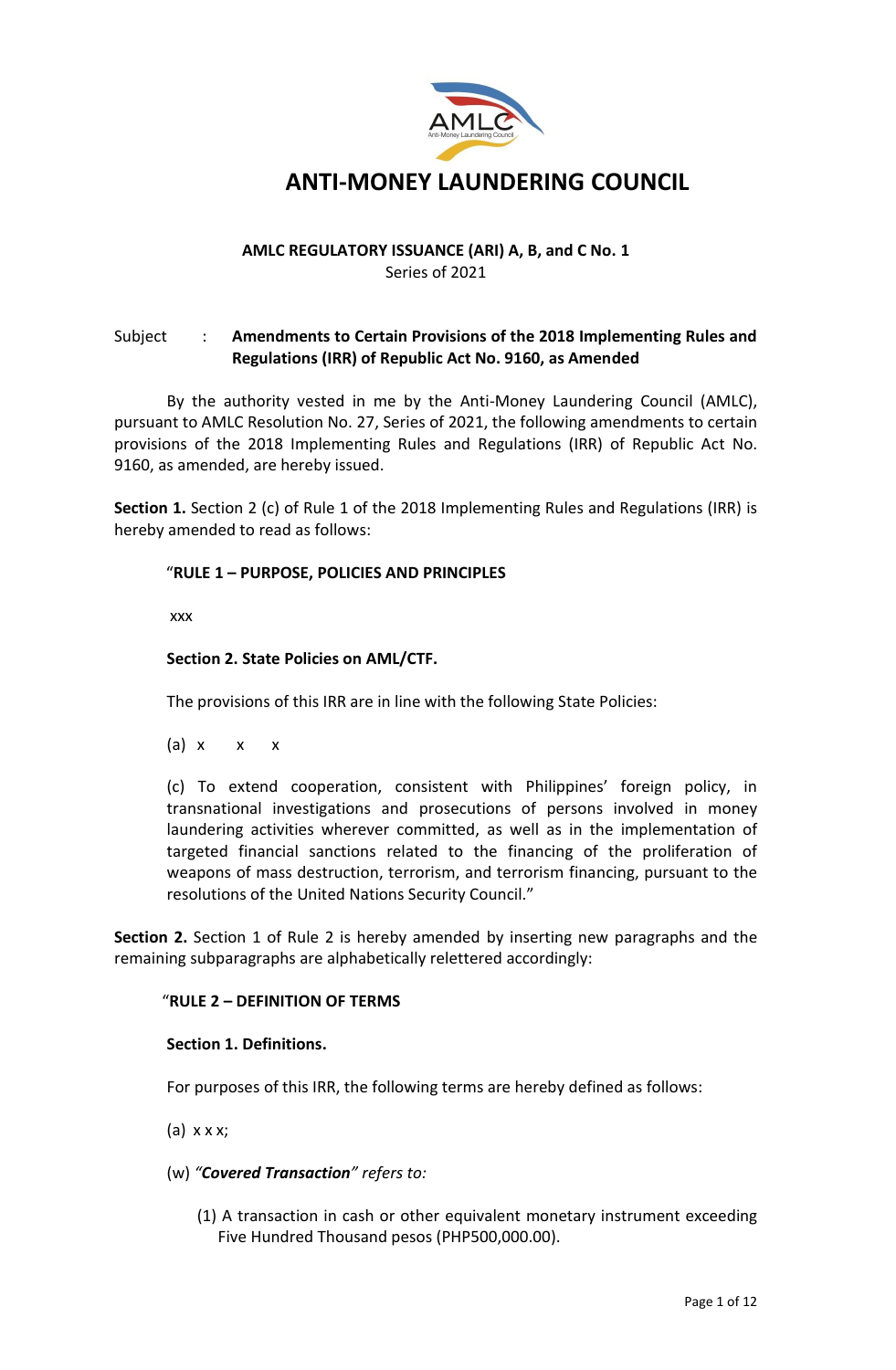- (2) A transaction with or involving jewelry dealers, dealers in precious metals and dealers in precious stones in cash or other equivalent monetary instrument exceeding One Million pesos (Php1,000,000.00).
- (3) A casino cash transaction exceeding Five Million Pesos (PHP5,000,000.00) or its equivalent in other currency.
- (4) A cash transaction with or involving real estate developers or brokers exceeding Seven Million Five Hundred Thousand Pesos (P7,500,000.00) or its equivalent in any other currency.

x x x

(nnn) "**Offshore Gaming Operator**" (OGO) refers to an entity engaged in offering online games of chance or sporting events via the internet using a network and software program, by themselves or through local service providers.

(ooo) "**Offshore Gaming Operator Service Provider**" (OGO-SP) refers to a duly constituted business corporation who provides components of offshore gaming operations to offshore gaming operators.

x x x

(eeee) "**Proliferation of Weapons of Mass Destruction**" refers to the manufacture, acquisition, possession, development, export, trans-shipment, brokering, transport, transfer, stockpiling or use of weapons of mass destruction, in contravention of national laws or, where applicable, international obligations.

(ffff) "**Proliferation of Weapons of Mass Destruction Financing/Proliferation Financing**" (PF) refers when a person:

- (1) makes available an asset; or
- (2) provides a financial service; or

(3) conducts a financial transaction; and the person knows that, or is reckless as to whether, the asset, financial service or financial transaction is intended to, in whole or in part, facilitate proliferation of WMD in relation to UNSC Resolution Nos. 1718 of 2006 and 2231 of 2015.

x x x

(kkkk) "**Real Estate**" refers to the land and all those items which are attached to the land. It is the physical, tangible entity, together with all the additions or improvements on, above or below the ground.

(llll) "**Real Estate Broker**" refers to a duly registered and licensed natural person who, for a professional fee, commission or other valuable consideration, acts as an agent of a party in a real estate transaction to offer, advertise, solicit, list, promote, mediate, negotiate or effect the meeting of the minds on the sale, purchase, exchange, mortgage, lease or joint venture, or other similar transactions on real estate or any interest therein.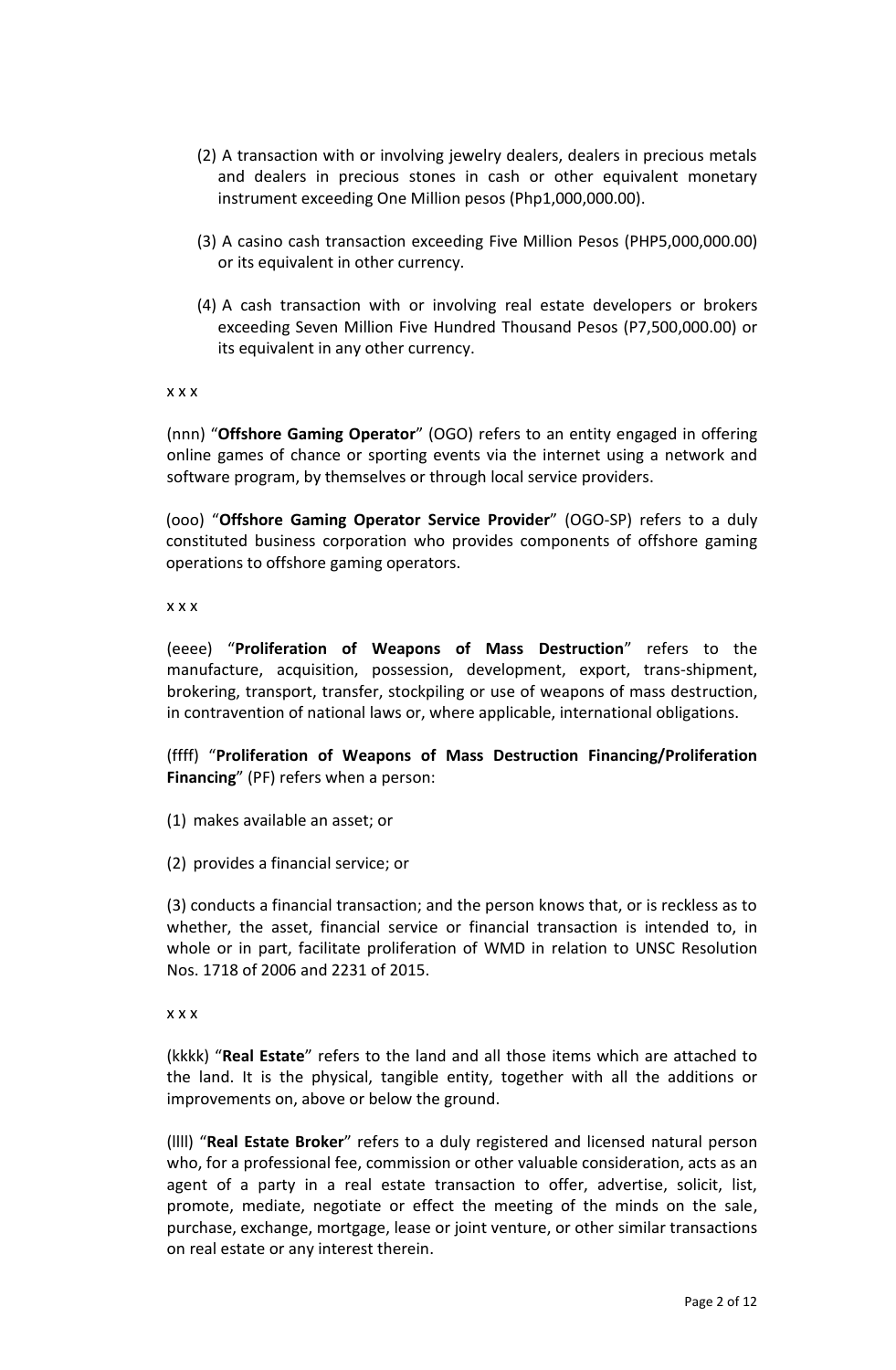#### x x x

(mmmm) "**Real Estate Developer**" refers to any natural or juridical person engaged in the business of developing real estate development project for his/her or its own account and offering them for sale or lease.

x x x

(ssss) "**Strategic Trade Management Act**" (STMA) refers to Republic Act No. 10697.

(tttt) "**Strategic Trade Management Office**" (STMO) refers to the bureau under the administrative supervision of the Department of Trade and Industry (DTI) which serves as the executive and technical agency of the national government for the establishment of the management systems for the trade in strategic goods.

x x x

(vvvvv) "**Weapons of Mass Destruction**" (WMD) refers to chemical, biological, radiological, or nuclear weapons which are capable of high order of destruction or causing mass casualties. It excludes the means of transporting or propelling the weapon where such means is a separable and divisible part from the weapon.

x x x

(lllll) "**Targeted Financial Sanctions**" (TFS) refer to both asset freezing and prohibition to prevent funds or other assets from being made available, directly or indirectly, for the benefit of any individual, natural or legal persons or entity designated pursuant to UNSC resolutions and its designation process**.**

x x x

(sssss) "**United Nations Security Council**" (UNSC) refers to the principal organ of the United Nations that has primary responsibility for the maintenance of international peace and security.

 $x x x''$ 

**Section 3.** Section 1 of Rule 3 of the 2018 IRR is hereby amended to read as follows:

#### *"***RULE 3 – UNLAWFUL ACTIVITIES**

#### **Section 1. Unlawful Activities**.

Unlawful activities refer to any act or omission, or series or combination thereof, involving or having direct relation, to the following:

(a)  $x \times x$ 

(hh) Violation of Section 19 (A)(3) of Republic Act No. 10697, otherwise known as "The Strategic Trade Management Act", in relation to Proliferation of WMD and PF pursuant to UNSC Resolution Nos. 1718 of 2006 and 2231 of 2015;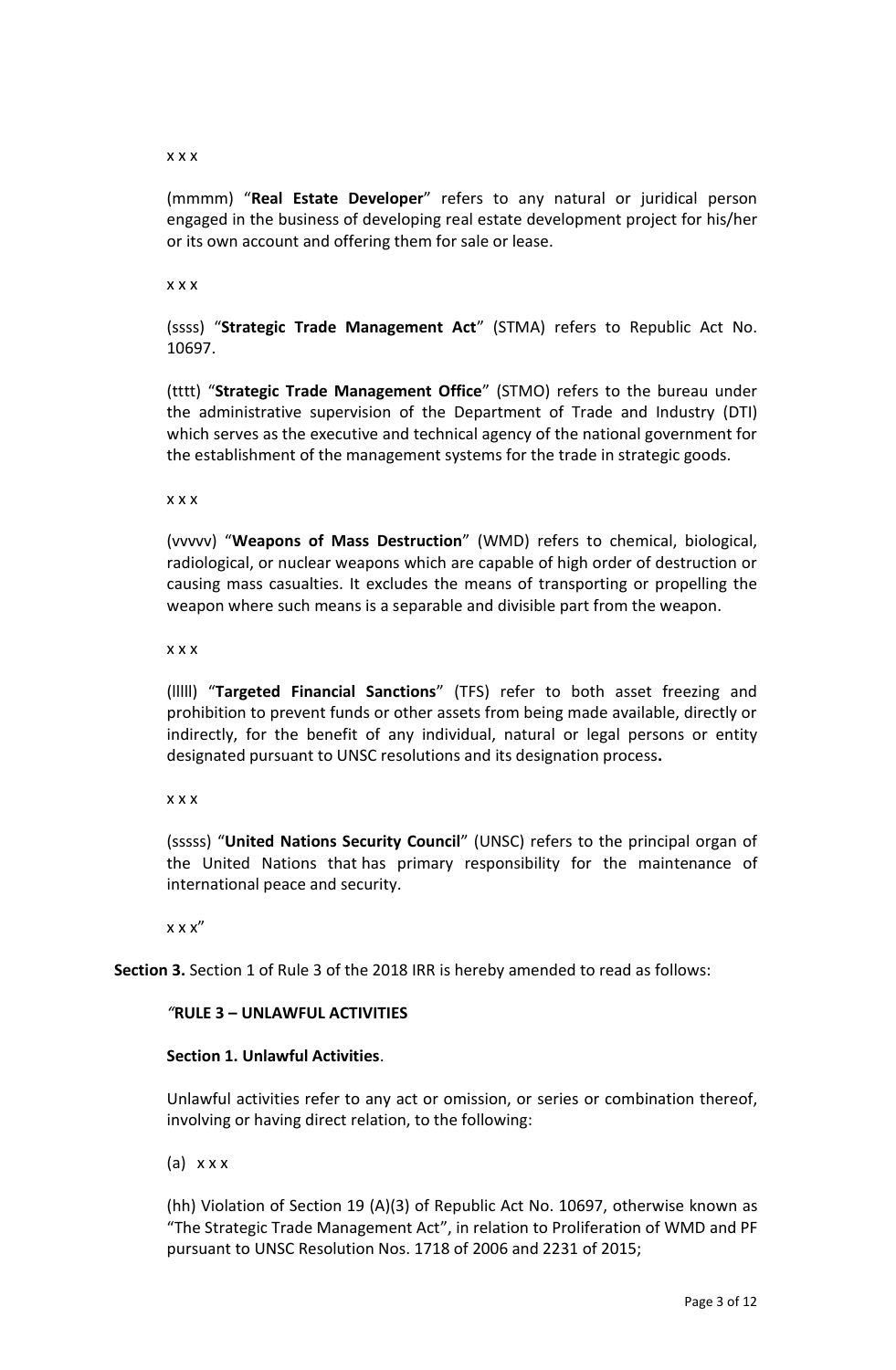(ii) Violations of Section 254 of Chapter II, Title X of the "National Internal Revenue Code of 1997", as amended, where the deficiency basic tax due in the final assessment is in excess of Twenty-Five Million Pesos (P25,000,000.00) per taxable year, for each tax type covered and there has been a finding of probable cause by the competent authority: Provided, further, that there must be a finding of fraud, willful misrepresentation or malicious intent on the part of the taxpayer: Provided, finally, that in no case shall the AMLC institute forfeiture proceedings to recover monetary instruments, property or proceeds representing, involving, or relating to a tax crime, if the same has already been recovered or collected by the Bureau of Internal Revenue (BIR) in a separate proceeding;

(jj) Felonies and Offenses of a similar nature that are punishable under the penal laws of other countries.

x x x"

**Section 4.** Section 1 (b) of Rule 4 of the 2018 IRR is hereby amended to read as follows:

#### *"***RULE 4 – COVERED PERSONS**

Section 1. Covered Persons.

The following are the covered persons under the AMLA:

(a) The following financial institutions:

x x x

(b) The following DNFBPs:

(1) xxx

(6) Real Estate Brokers and Developers

(7) Offshore Gaming Operators, as well as their service providers, supervised, accredited or regulated by the Philippine Amusement and Gaming Corporation (PAGCOR) or any AGA, as herein defined."

**Section 5.** Section 1.3, Rule 5 of the IRR is hereby amended to read as follows:

## *"***RULE 5 – ANTI-MONEY LAUNDERING COUNCIL**

xxx

#### *1.3. Confidentiality and Security of Records and Premises.*

1.3.1 The Council and the officers and staff of the AMLC shall securely protect information received or processed and shall not reveal, in any manner, any information known to them by reason of their office. This prohibition shall apply even after their separation from the AMLC.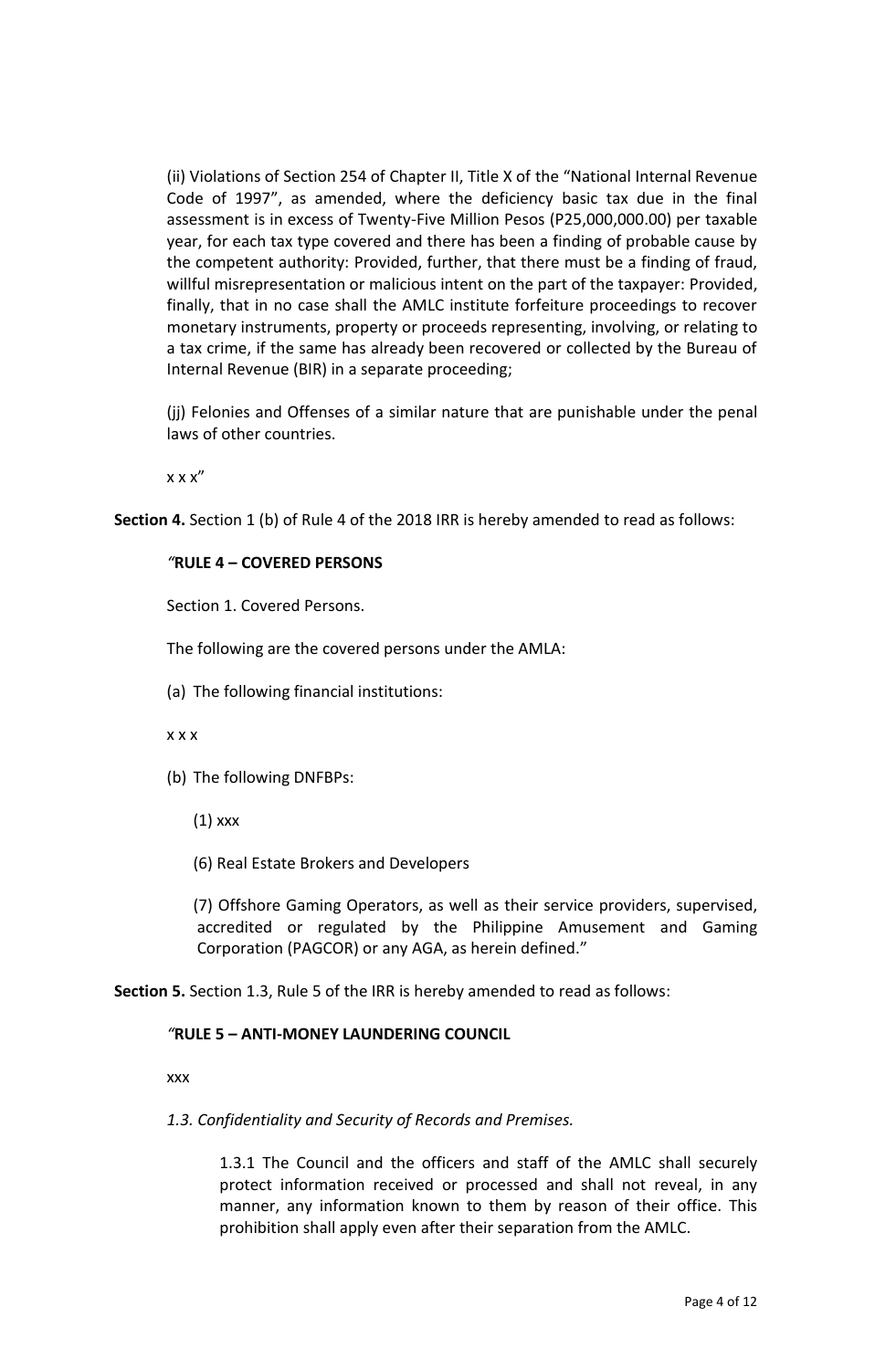1.3.2 The AMLC shall formulate rules governing information exchange and dissemination, the security and confidentiality of such information, including procedures for handling, storage, and protection of, as well as access to such information, office premises, records and information technology systems."

**Section 6.** Section 1, Rule 6 of the 2018 IRR is hereby amended to read as follows:

## *"***RULE 6 – POWERS AND FUNCTIONS OF THE AMLC**

## *A. Central AML/CTF Authority.*

*x x x*

## *B. Financial Intelligence Unit.*

*1.6. National Center for Receipt and Analysis of CTRs and STRs.*

1.6.1. The AMLC shall require, receive and analyze CTRs and STRs from covered persons, in accordance with Rule 22 (Transaction Reporting) hereof."

#### x x x

## *C. ML/TF Investigator.*

#### *1.9. Financial Investigator.*

1.9.1. The AMLC shall investigate the following:

- (a) Suspicious transactions and covered transactions deemed suspicious after determination by the AMLC;
- (b) ML/TF activities;
- (c) Any property or funds that are in any way related to TF pursuant to the TFPSA;
- (d) Any property or funds that are in any way related to violations of Sections 4 (Terrorism), 5 (Threats to Commit Terrorism), 6 (Planning, Training, Preparing, and Facilitating the Commission of Terrorism), 7 (Conspiracy to Commit Terrorism), 8 (Proposal to Commit Terrorism), 9 (Inciting to Commit Terrorism), 10 (Recruitment to and Membership in a Terrorist Organization), 11 (Foreign Terrorist), or 12 (Providing Material Support to Terrorists) of the ATA;
- (e) Properties or funds of any person in relation to whom there is probable cause to believe that such person or persons are committing or attempting to commit or conspiring to commit, or participating in or facilitating TF and violations of Sections 4, 6, 7, 10, 11, or 12 of the ATA;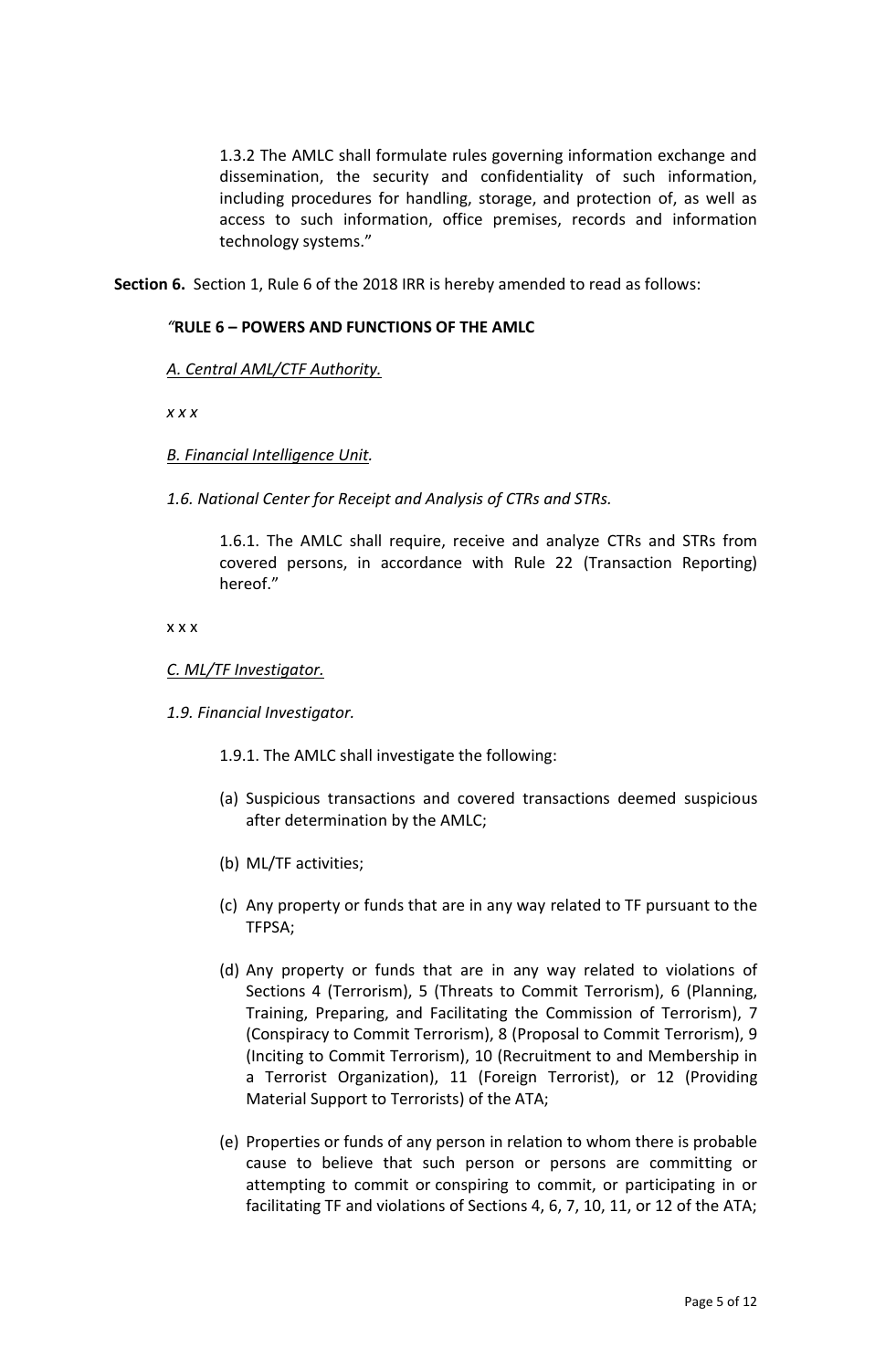(f) Other violations of the AMLA and TFPSA, their respective IRR, and other AMLC issuances.

x x x

1.9.4. In the exercise of its investigative functions, the AMLC may:

(a) xxx;

(e) apply for the issuance of a search and seizure order with any competent court; and

(f) apply for the issuance of subpoena ad testificandum and/or subpoena duces tecum with any competent court.

x x x

## *D. Government Representative in ML/TF Cases.*

x x x

*E. Implementor of Targeted Financial Sanctions.*

1.13. *TFS Related to Proliferation of WMD and PF.*

The AMLC shall implement TFS in relation to proliferation of WMD and PF, including *ex parte* freeze, without delay, against all funds and other assets that are owned and controlled, directly or indirectly, including funds and assets derived or generated therefrom, by individuals or entities designated and listed under UNSC Resolution Nos. 1718 of 2006 and 2231 of 2015, and their successor resolutions, as well as any binding resolution of the UNSC.

#### *F. Asset Management Unit.*

#### 1.14. *Asset Manager*

The AMLC shall preserve, manage or dispose assets subject of a freeze order, asset preservation order, and judgment of forfeiture. Pending the turnover to the National Government, all expenses incurred in relation to the duties herein mentioned shall be deducted from the amount to be turned over to the National Government.

For this purpose, the AMLC shall account for all expenses incurred that are related to the preservation of the value, management of funds, properties or monetary instruments and disposition of the same, and deduct these expenses from the gross value of the assets prior to turnover of the net value to the National Government in accordance with acceptable accounting standards."

**Section 7.** Rule 10 of the 2018 IRR is hereby amended to read as follows:

# **"RULE 10 – FREEZE ORDER AND TARGETED FINANCIAL SANCTIONS**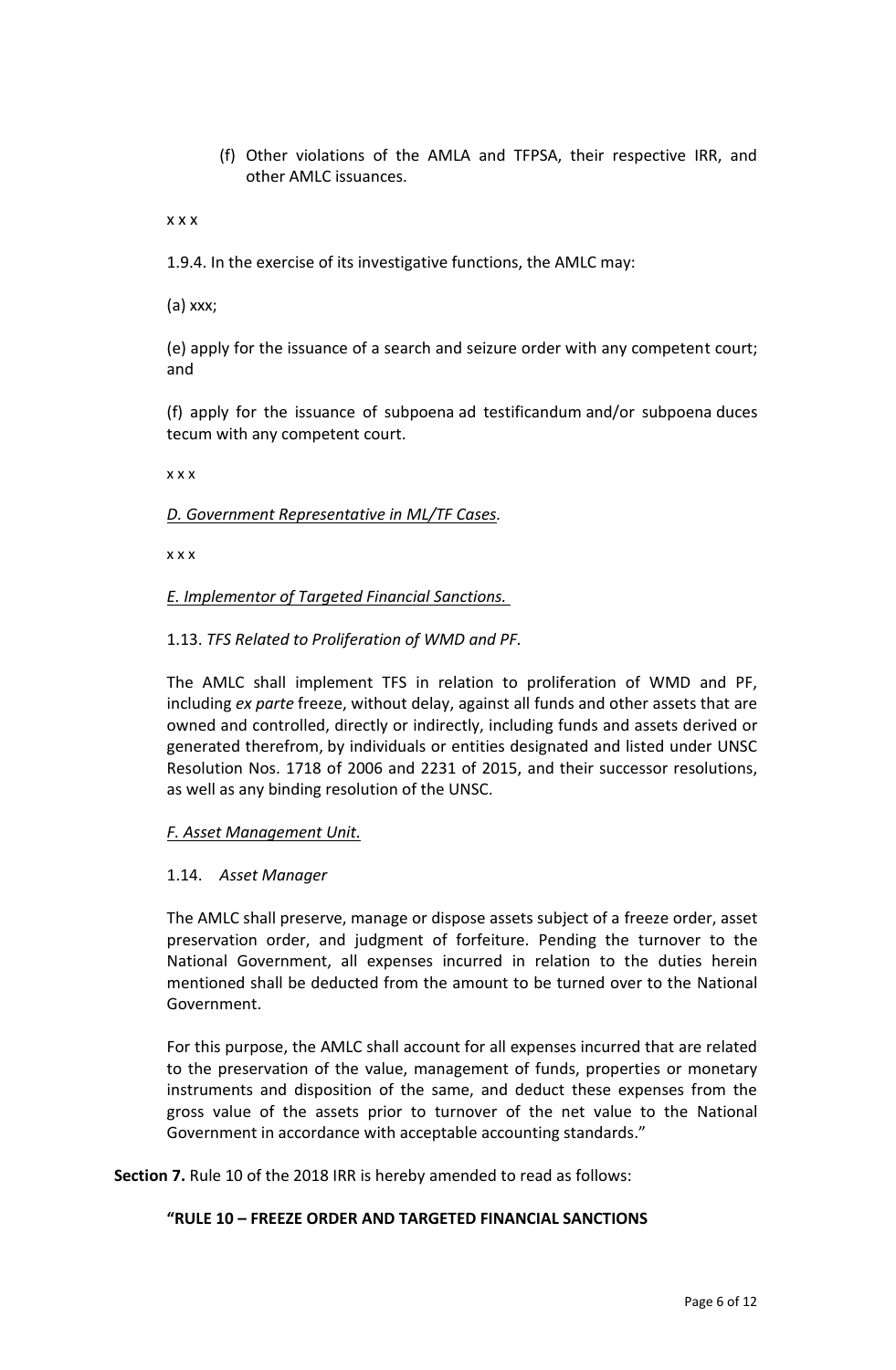xxx

## **Section 5. TFS Related to PF.**

## 5.1.  *Targeted Financial Sanctions.*

The Council shall issue TFS to implement the relevant UNSC Resolution relating to the prevention, suppression and disruption of proliferation of WMD and PF.

## 5.2. *Effect and Coverage of TFS.*

## 5.2.1. Ex Parte Freeze without Delay.

The TFS shall require all persons and entities to freeze the following within a matter of hours from the time that the designation and the freeze order is published in the AMLC website:

(i) all funds or other assets that are owned or controlled by the designated person or entity, and not just those that can be tied to a particular act, plot or threat of proliferation of WMD and PF;

(ii) those funds or other assets that are wholly or jointly owned or controlled, directly or indirectly, by designated persons or entities;

(iii) the funds or other assets derived or generated from funds or other assets owned or controlled directly or indirectly by designated persons or entities; and

(iv) funds or other assets of persons and entities acting on behalf of, or at the direction of designated persons or entities.

5.2.2. Prohibition against Dealing.

The TFS shall prohibit any person or entity from making any funds or other assets available for the benefit of designated persons or entities, unless licensed, authorized or otherwise notified in accordance with the relevant UNSC Resolutions.

#### 5.3. *Effectivity of the TFS.*

The TFS shall be effective until the basis for its issuance has been lifted.

5.4. *Duties of Covered Persons and Other Individuals or Entities relating to TFS.*

5.4.1 For covered persons and concerned government agencies:

(a) Immediately upon receipt or knowledge of the TFS issued by the AMLC, the relevant provisions of Rule 10, Section 4 (Duties of Covered Persons and Concerned Government Agencies) hereof shall be observed.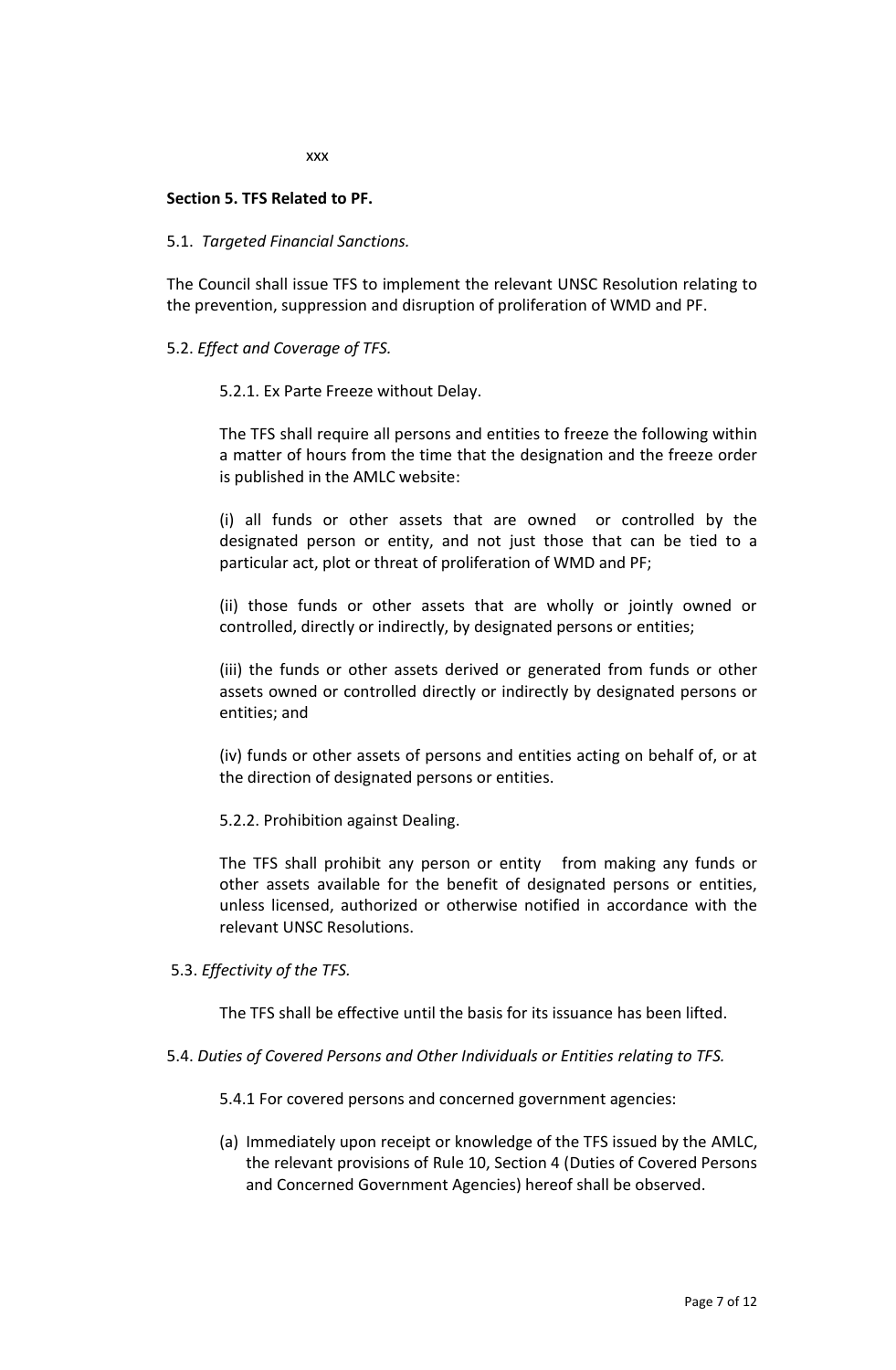- (b) To report to the AMLC any assets frozen or actions taken in compliance with the prohibition requirements of the relevant UNSC Resolutions, including attempted transactions.
- 5.4.2. For covered persons and other individuals or entities:

To permit the addition to the accounts frozen pursuant to UNSC Resolution Nos. 1718 (2006) or 2231 (2015) of interest or other earnings due on those accounts or payments due under contracts, agreements or obligations that arose prior to the date on which those accounts became subject to the provisions of said resolutions. Provided, that any such interest, other earnings and payments continue to be subject to these provisions and are frozen.

5.5. *Authorizations to Make Payments Due Under Prior Contracts*.

5.5.1. Designated persons or entities may apply to the AMLC for an authorization to make payment due under a contract entered into prior to the listing of such person or entity.

5.5.2. The Council may grant an authorization to the designated persons or entities subject to the following conditions:

- (a)The STMO has determined that the contract is not related to any of the prohibited items, materials, equipment, goods, technologies, assistance, training, financial assistance, investment, brokering or services referred to in UNSC Resolution No. 2231 (2015) and any future successor resolutions;
- (b)The STMO has determined that the payment is not directly or indirectly received by a person or entity subject to the measures in paragraph 6 of Annex B (Statement) to UNSC Resolution No. 2231 (2015); and
- (c) The AMLC has submitted prior notification to the UNSC of the intention to make or receive such payments or to authorize, where appropriate, the unfreezing of funds, other financial assets or economic resources for this purpose, ten (10) working days prior to such authorization.
- 5.6. *Remedy of the Aggrieved Party.*

During the effectivity of the TFS, the aggrieved party may, within twenty (20) days from issuance, file, before the Court of Appeals, a petition to determine the basis of the TFS, according to the Principle of Effective Judicial Protection; Provided, that the person whose property or funds have been frozen may withdraw such sums as the Council determines to be reasonably needed for monthly family needs and sustenance, including the services of counsel and the family medical needs of such person, and in compliance with the conditions set out in UNSC Resolution Nos. 1718 (2006) and 2231 (2015).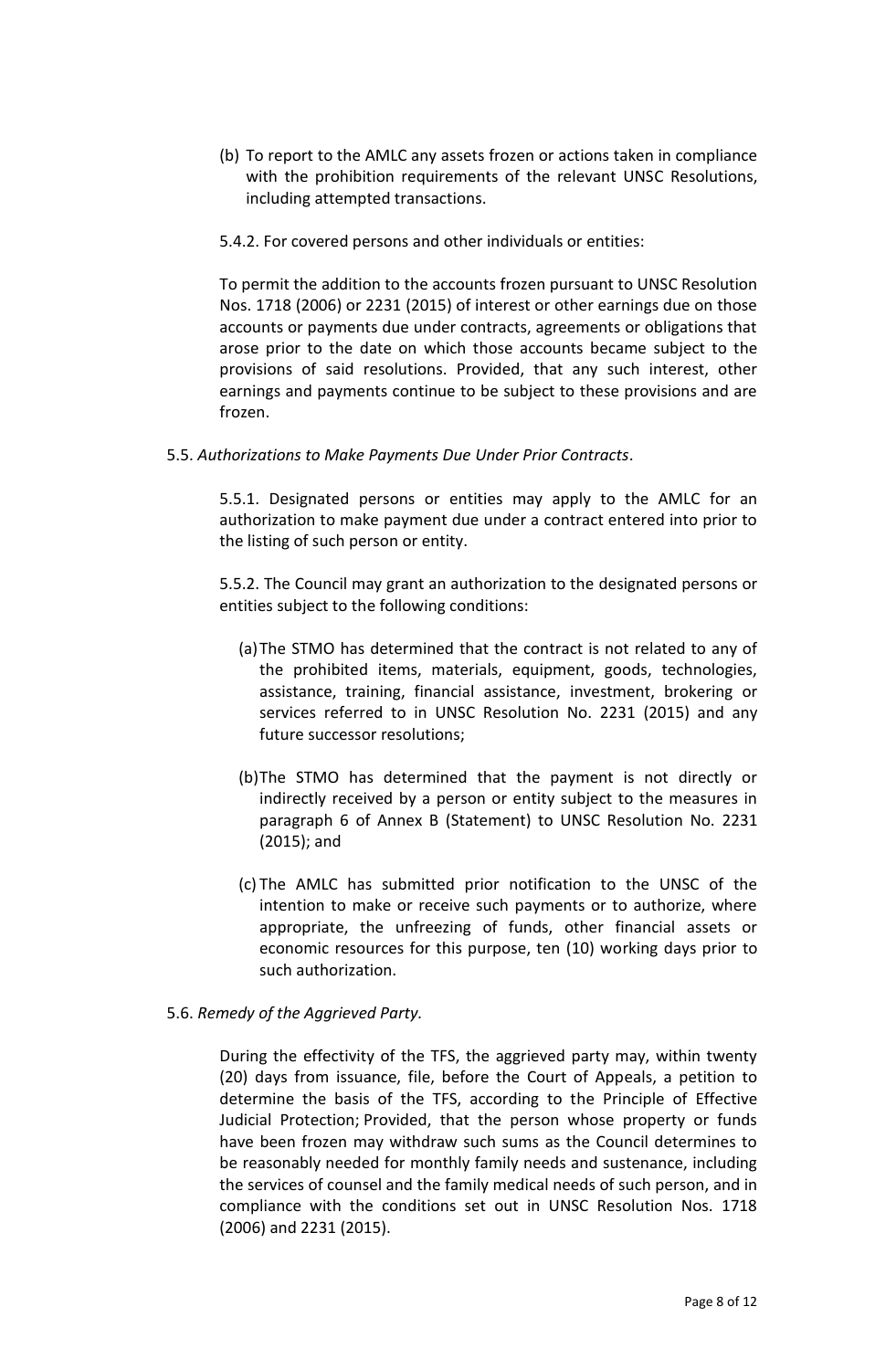# 5.7. *Lifting of the TFS Based on Mistaken Identity.*

Any person whose property or funds have been subject of the TFS by reason of having a similar name as the subject of designation may apply for the lifting of the TFS with the AMLC by submitting relevant governmentissued identification documents or other relevant documents that would show the true identity of the aggrieved party.

5.8. *Civil Forfeiture of Assets related to PF*. 

The AMLC, if circumstances warrant, may initiate a civil forfeiture proceeding, in accordance with Rule 12 (Civil Forfeiture) hereof, to preserve the assets related to PF and to protect it from dissipation. 

5.9. *No Injunction against TFS.*

No court shall issue a temporary restraining order or a writ of injunction against any TFS, except the Court of Appeals or the Supreme Court. 

## **Section 6. Notice of Designation and De-listing Mechanism.**

6.1. Request for Delisting.

6.1.1. The AMLC may motu proprio or upon request of a designated person file a petition for delisting with the appropriate UNSC committee.

6.1.2. The AMLC shall post the updated UNSC procedures for delisting and access to frozen funds setting forth the web links and addresses of the relevant UNSC Committee responsible for acting on delisting requests and access to frozen funds.

6.1.3. The petition for delisting may also be filed directly by the designated person pursuant to the rules established by the appropriate UNSC Committee.

6.2. Notice of Delisting.

Where persons, organizations, associations, or groups of persons are delisted by the UNSC or its appropriate sanctions committee, the AMLC shall post in its website a notice that the person, organization, association, or group of persons has been delisted.

6.3. Posting, Publication, Dissemination, and Notice of Designation

6.3.1. The AMLC shall publish and/or post a link to the specific list of designated persons or entities under UNSC Resolution Nos. 1718 (2006) and 2231 (2015) and their successor resolutions in the official website of the AMLC.

6.3.2. The AMLC shall adopt a mechanism for immediately communicating designations and provide clear guidance, to the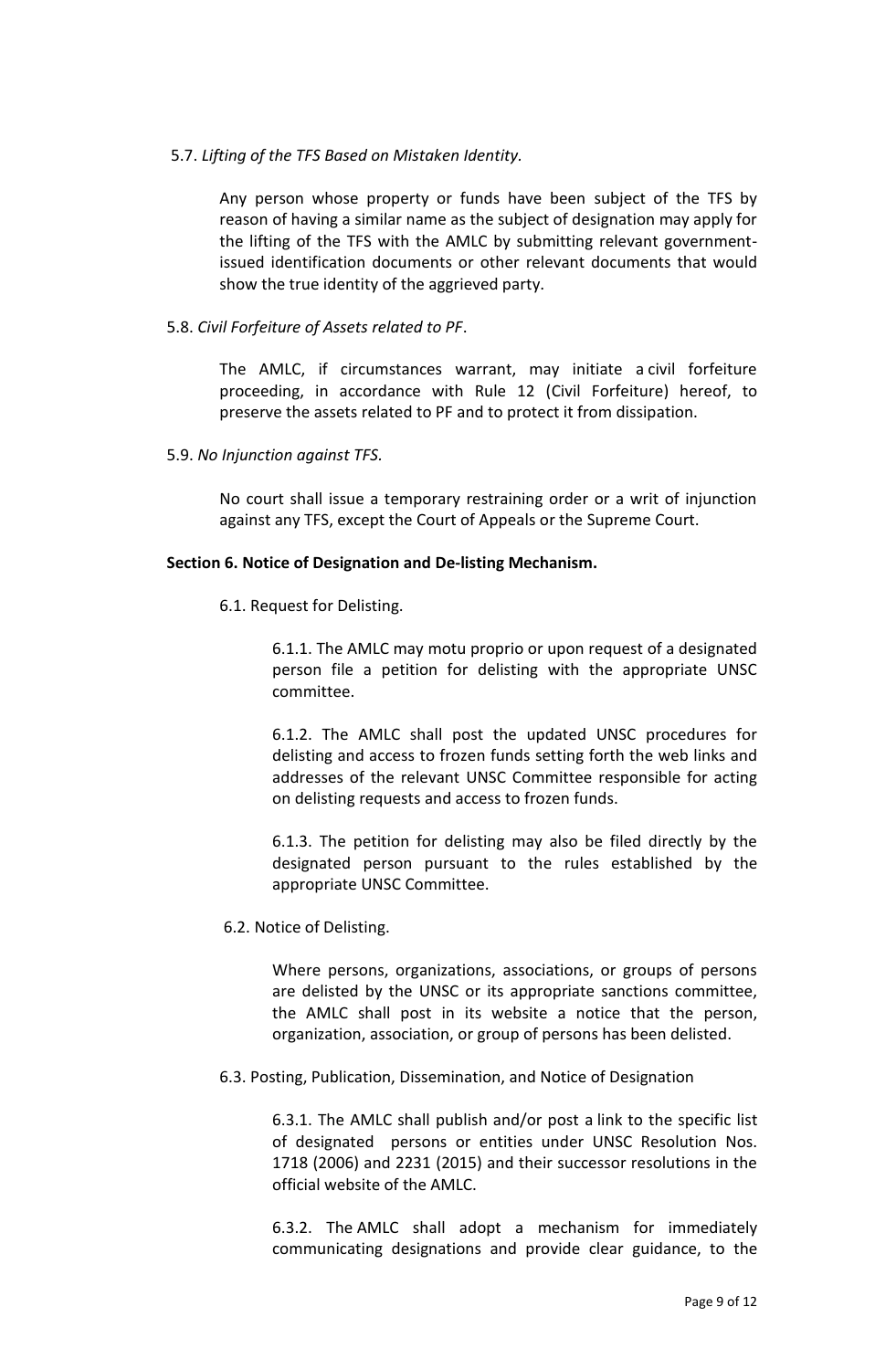covered persons and other persons or entities that may be holding targeted funds or other assets, on their obligations in taking action under the TFS. 

### **Section 7. Safe Harbor.**

No administrative, criminal, or civil proceedings shall lie against any person or entity for acting in good faith when implementing the TFS as provided under pertinent UNSC Resolutions.

## **Section 8. TFS Guidelines.**

The AMLC shall update or formulate the TFS guidelines to assist covered persons and other persons in implementing TFS related to proliferation of WMD and PF."

**Section 8.** Section 1 of Rule 12 of the 2018 IRR is hereby amended to read as follows:

# "**Rule 12 - ASSET FORFEITURE**

## **Section 1. General Rules on Asset Forfeiture.**

The following rules shall be observed in asset forfeiture proceedings:

- (a) xxx
- (c) No court shall issue a temporary restraining order or a writ of injunction against any provisional asset preservation order or asset preservation order, except the Court of Appeals or the Supreme Court."

**Section 9.** Section 6.5 of Rule 19 of the 2018 IRR is hereby amended to read as follows:

# "**Rule 19** *-* **PREVENTIVE MEASURES FOR SPECIFIC TRANSACTIONS AND ACTIVITIES**

### **Section 6. Wire Transfers.**

 $6.1$  x x x

6.5 *Implementation of Targeted Financial Sanctions.*

Covered persons shall comply with the obligations set out in the relevant United Nations Security Council Resolutions relating to the prevention and suppression of terrorism and TF, including the freezing and unfreezing actions as well as prohibitions from conducting transactions with designated persons and entities."

**Section 10.** Section 5 of Rule 25 of the 2018 IRR is hereby amended to read as follows:

#### *"***Rule 25 - CRIMINAL SANCTIONS**

**Section 5. Penalties for Breach of Information Security and Confidentiality.**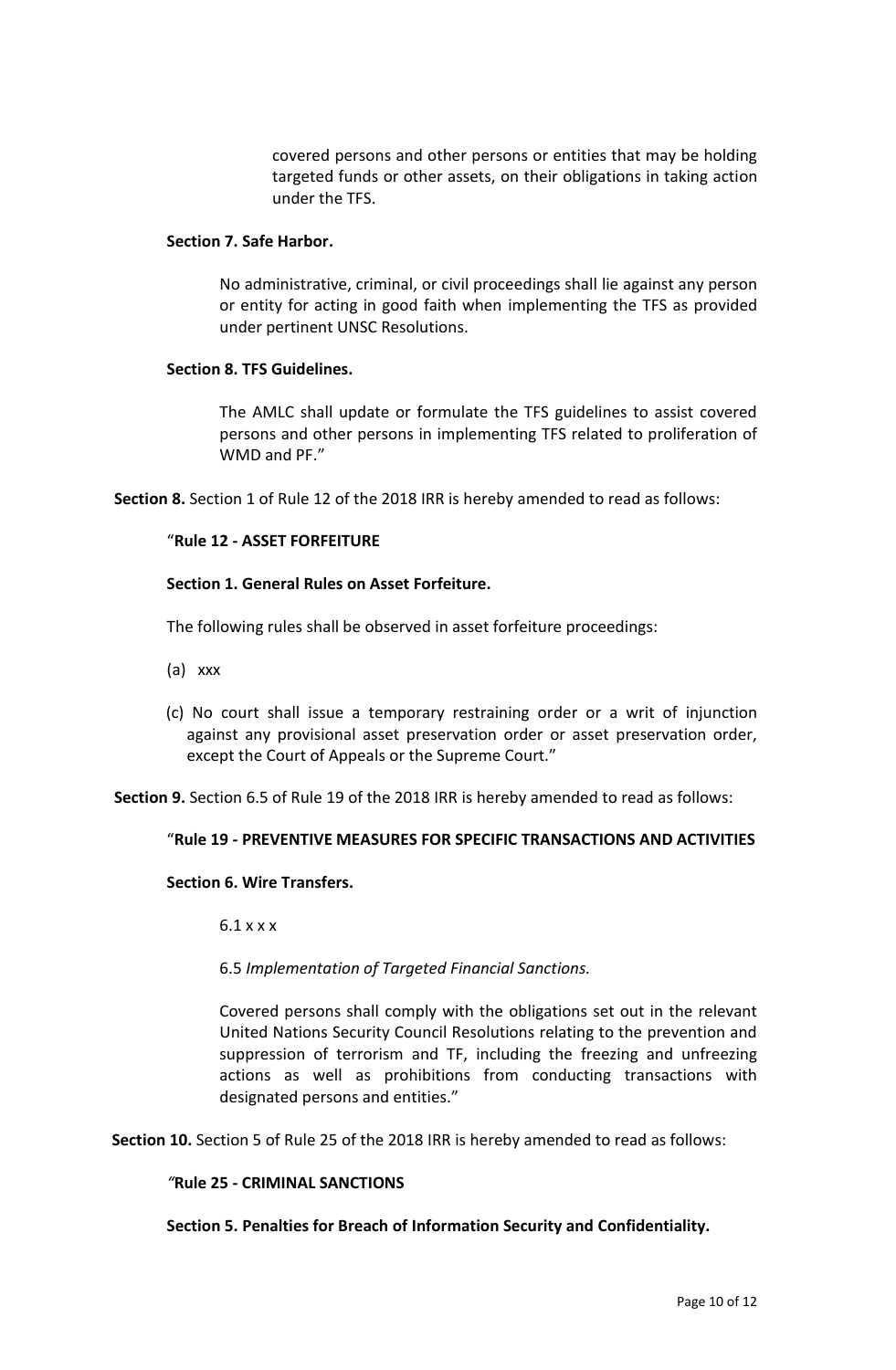5.1. The punishment of imprisonment ranging from three (3) to eight (8) years and a fine of not less than five hundred thousand pesos (PHP500,000.00) but not more than one million pesos (PHP1,000,000.00), shall be imposed on a person convicted for a violation under Section 9(c) or Section 8-A on Information Security and Confidentiality of the AMLA. In case of a breach of confidentiality that is published or reported by the media, the responsible reporter, writer, president, publisher, manager and editor-in-chief shall be liable under the AMLA.

5.2. If the offender is a public official or employee, he shall, in addition to the penalties prescribed herein, suffer the penalty of perpetual or temporary absolute disqualification from public office, as the case may be."

**Section 11.** Section 1.1 of Rule 31 of the 2018 IRR is hereby amended to read as follows:

## *"***Rule 31 - OTHER FORMS OF INTERNATIONAL COOPERATION**

## **Section 1. Assistance to International Organizations.**

1.1. The AMLC shall cooperate and act in respect of conventions, resolutions and other directives, including the implementation of targeted financial sanctions, of the United Nations, United Nations Security Council, and other international organizations of which the Philippines is a member, that has relation to the following:

- (a) ML/TF and associated unlawful activities, and
- (b) Financing of proliferation of weapons of mass destruction."

**Section 12.** Rule 33 of the 2018 IRR is hereby amended to read as follows:

## *"***RULE 33 – NON-INTERVENTION IN THE OPERATIONS OF THE BUREAU OF INTERNAL REVENUE**

#### **Section 1. Non-intervention with BIR Operations.**

The AMLC shall not intervene or participate in the operations of the Bureau of Internal Revenue.

#### **Section 2. Coordination with BIR.**

The AMLC may coordinate with the BIR on investigations in relation to Violations of Section 254 of the NIRC, as amended, as a predicate offense to money laundering."

**Section 13.** Effectivity. – This Regulatory Issuance shall take effect immediately after the completion of its publication in a newspaper of general circulation.